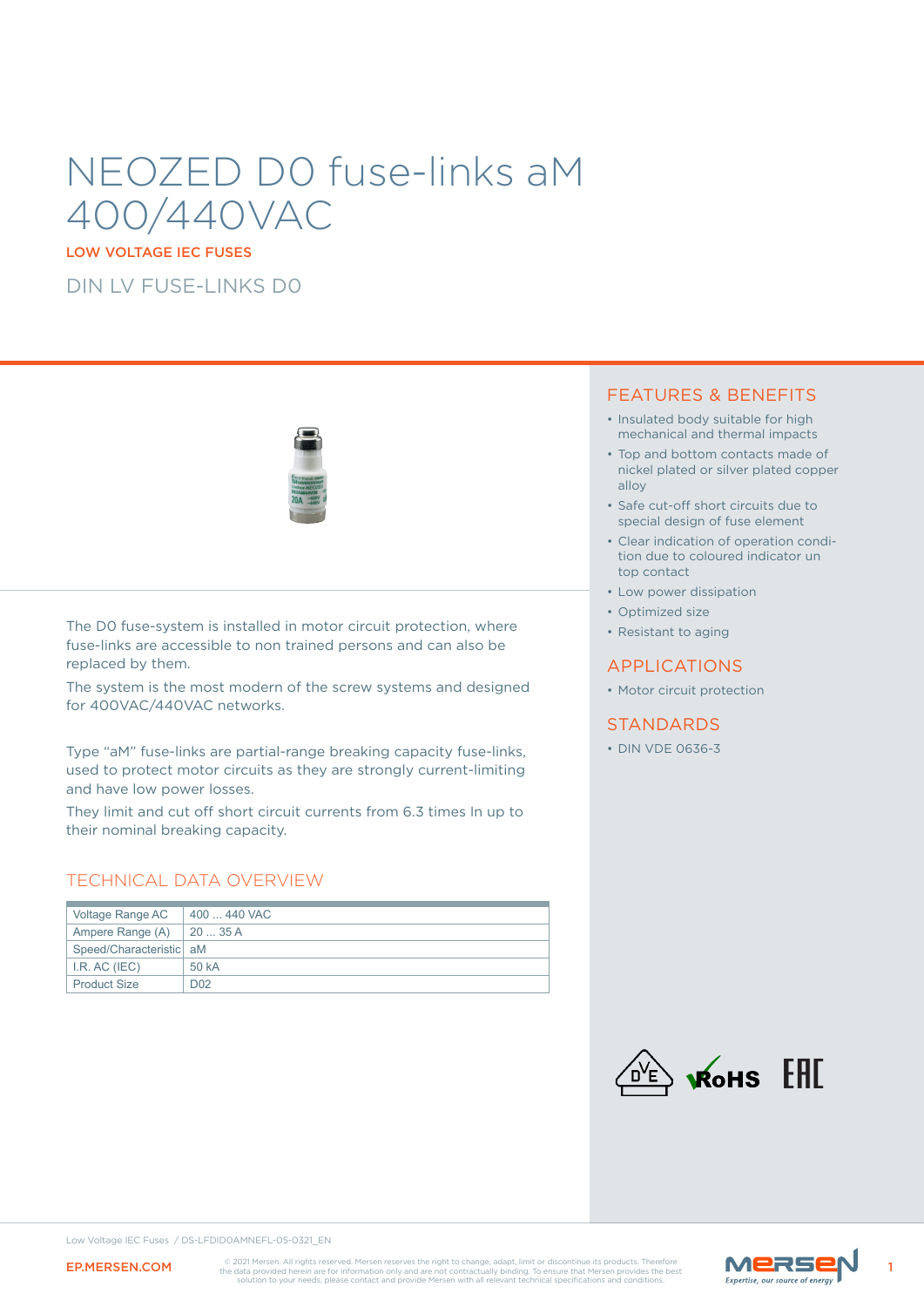# PRODUCT RANGE

#### **Size D02 (E18) aM**

| Catalog<br>number    | Item<br>number | <b>Rated voltage</b><br>AC (IEC) | <b>Rated current</b><br>1n | Colour | <b>Power dissipation</b><br>at I <sub>n</sub> | <b>Utilisation</b><br>category | Package | Weight |
|----------------------|----------------|----------------------------------|----------------------------|--------|-----------------------------------------------|--------------------------------|---------|--------|
| D02AM44V20           | H211607        | 440 V                            | 20A                        | blue   | 2.5W                                          | aM                             | 10      | 13.2 g |
| D02AM44V25   F212640 |                | 440 V                            | 25A                        | vellow | 3 W                                           | aM                             | 10      | 13.2 g |
| D02AM44V35           | J213655        | 440 V                            | 35 A                       | black  | 4 W                                           | aM                             | 10      | 13.2 g |

D02AM44V25

Low Voltage IEC Fuses / DS-LFDID0AMNEFL-05-0321\_EN



EP.MERSEN.COM CO2021 Mersen, All rights reserved. Mersen reserves the right to change, adapt, limit or discontinue its products. Therefore Marshall and the data provided herein are for information only and are not contract

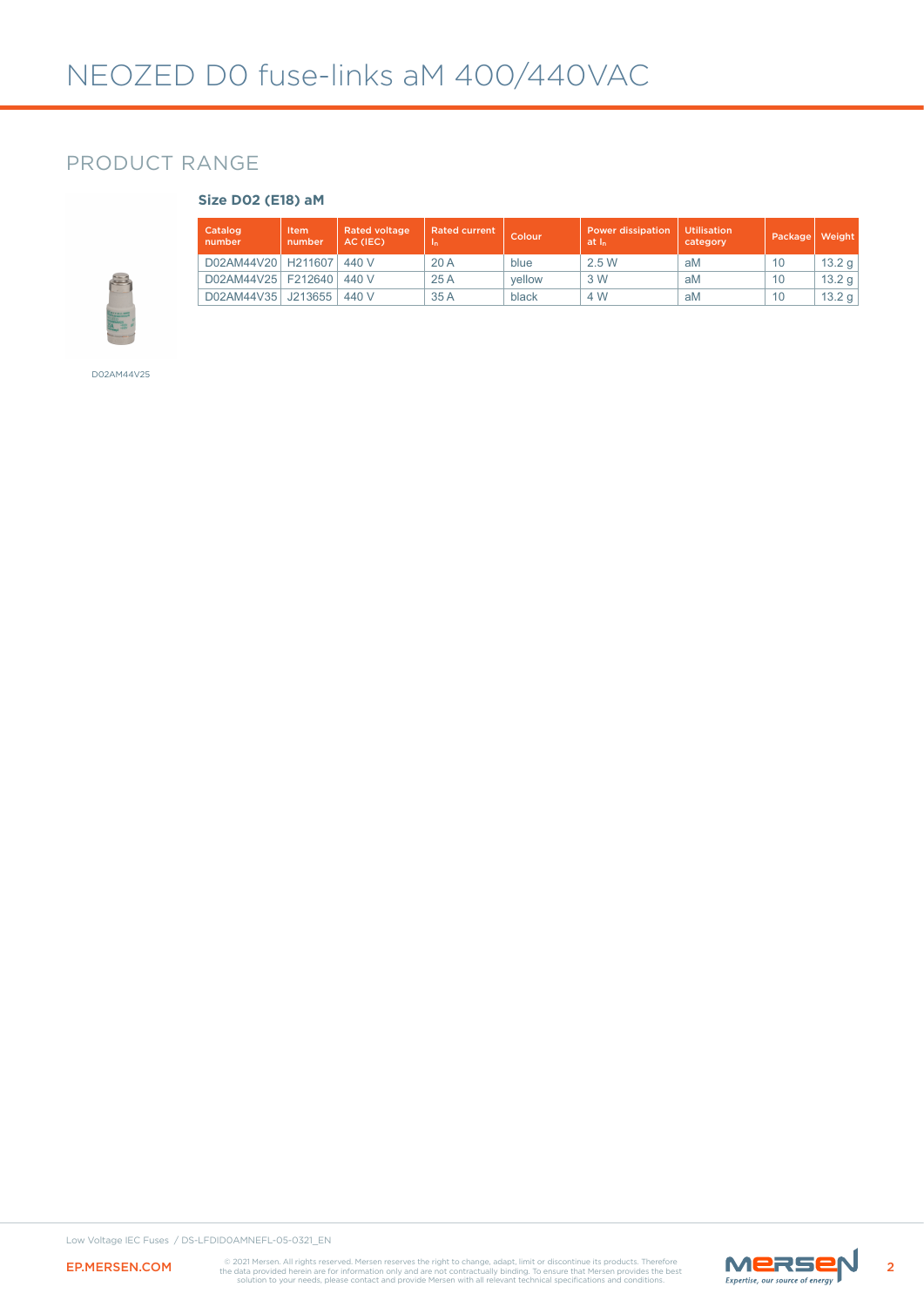# TIME CURRENT CHARACTERISTIC CURVES

### **NEOZED D0 fuse-links aM 400/440VAC**



RMS value of pre-arcing/melting current (A) +- 10%



EP.MERSEN.COM CO2021 Mersen. All rights reserved. Mersen reserves the right to change, adapt, limit or discontinue its products. Therefore Marson **Marson COM** the data provided herein are for information only and are not c

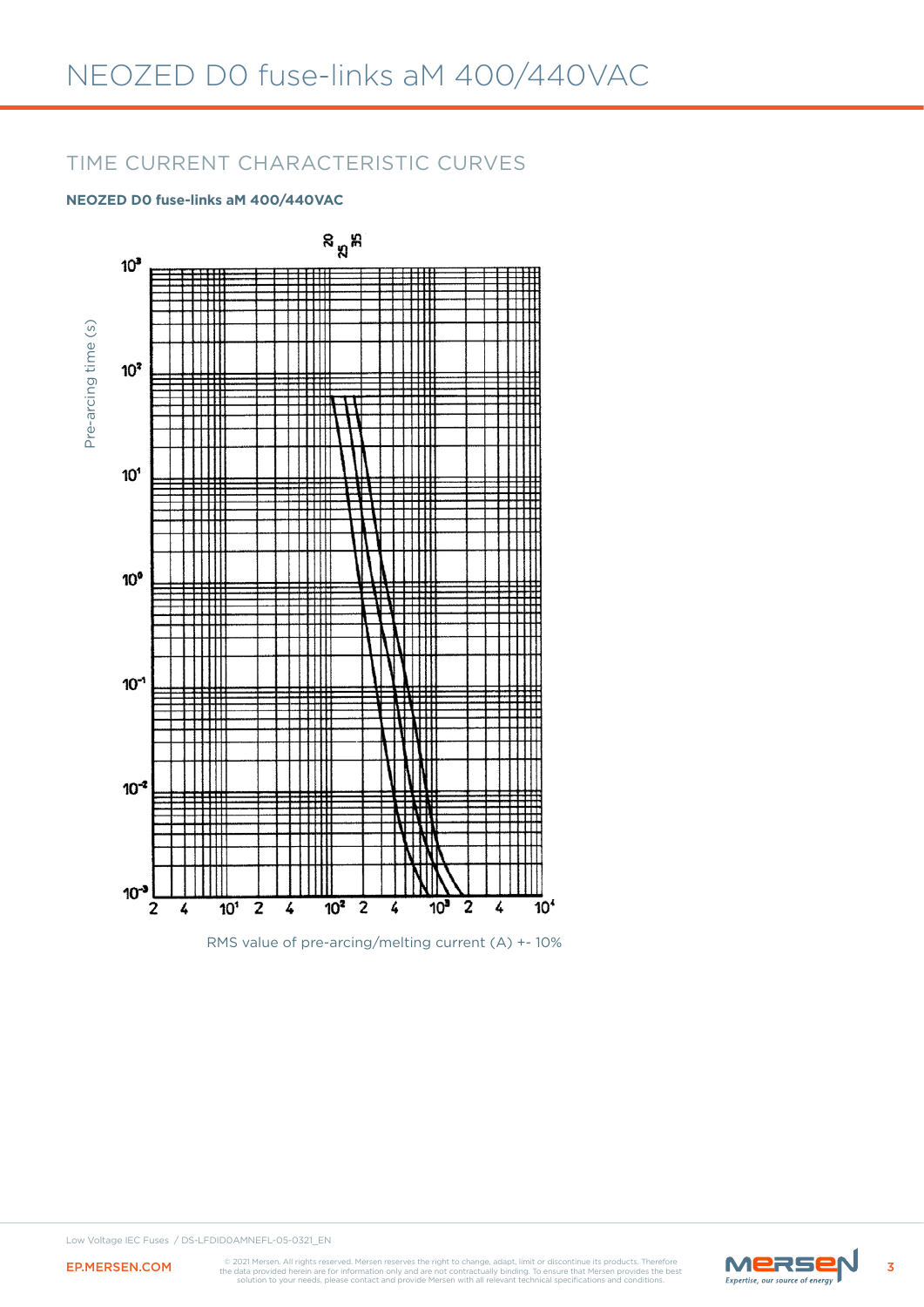# CUT-OFF CURRENT CHARACTERISTIC

### **NEOZED D0 fuse-links aM 400/440VAC**



### DIMENSIONS

| <b>NEOZED</b><br><b>Fuse-Links</b> |                  |                      | <b>NEOZED</b><br><b>Screw Caps</b> |      |             | <b>NEOZED</b><br><b>Adapter Inserts</b> |    |             |
|------------------------------------|------------------|----------------------|------------------------------------|------|-------------|-----------------------------------------|----|-------------|
| <b>Size</b><br>D <sub>02</sub>     | a<br>$36$ mm     | b<br>$15 \text{ mm}$ |                                    |      |             |                                         |    |             |
|                                    | Dimensions in mm |                      | <b>Article Number</b>              | a    | $\mathbf b$ |                                         |    |             |
|                                    |                  |                      | 01714.000000                       | 29,5 | 23          |                                         |    |             |
|                                    |                  |                      | 01715.000000                       | 29,5 | 23          | <b>Article Number</b>                   | a  | $\mathbf b$ |
|                                    |                  |                      | 01710.000000                       | 31   | 25          | 01705.000000                            | 10 | 12          |
|                                    |                  |                      | 01711.000000                       | 31   | 25          | 01706.000000                            | 10 | 16          |
|                                    |                  |                      | 01712.000000                       | 37   | 40          | 01707.000000                            | 10 | 27          |
|                                    |                  |                      | Dimensions in mm                   |      |             | Dimensions in mm                        |    |             |



EP.MERSEN.COM CO2021 Mersen. All rights reserved. Mersen reserves the right to change, adapt, limit or discontinue its products. Therefore Marson **Marson COM** the data provided herein are for information only and are not c